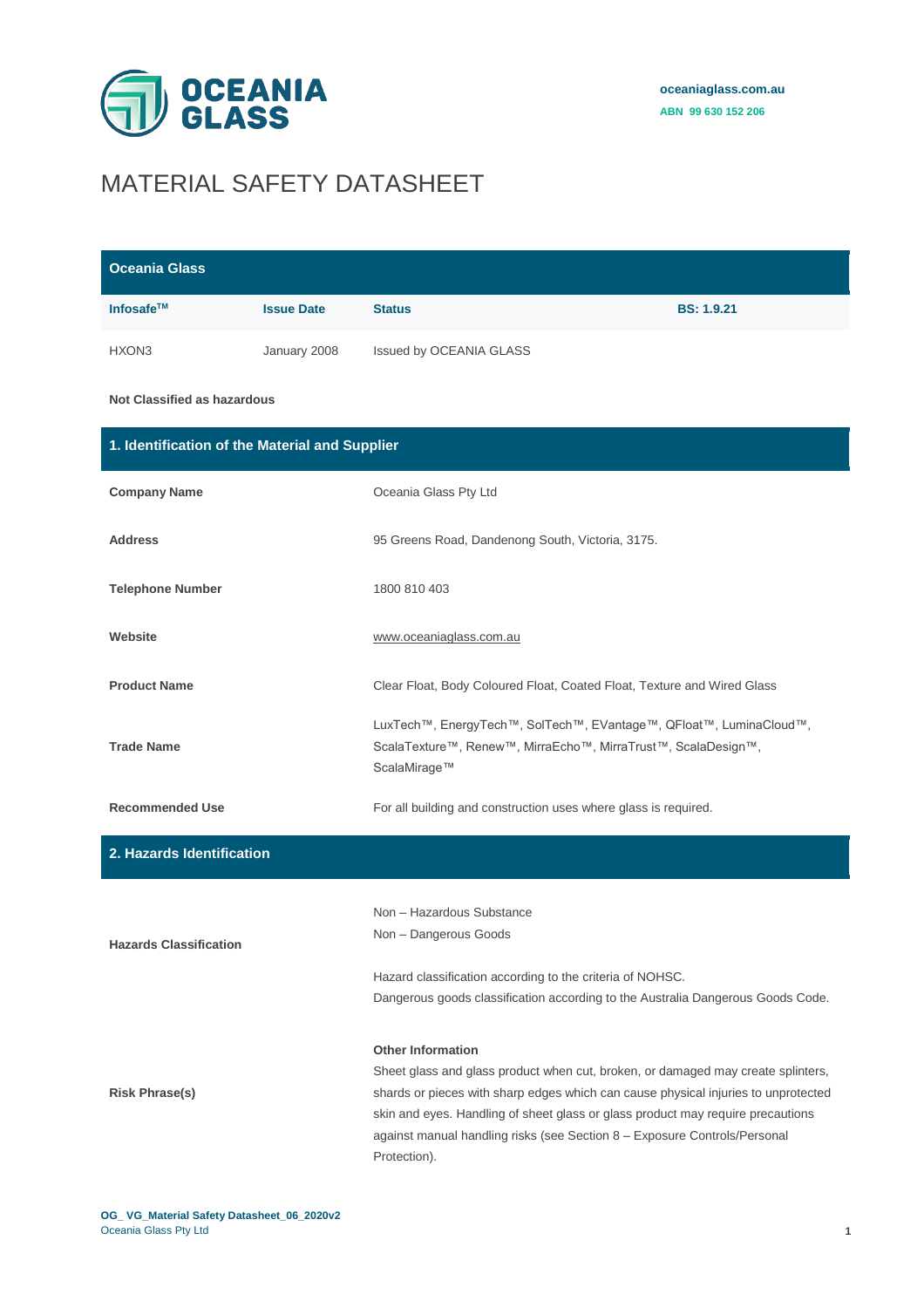

#### **3. Composition/Information on Ingredients**

| <b>Information on Composition</b>          | Sheet glass in its various forms may have other minor ingredients including surface<br>modifications, polymeric interleaving powder, adipic acid, and trace materials of a<br>generally non-hazardous nature. |            |
|--------------------------------------------|---------------------------------------------------------------------------------------------------------------------------------------------------------------------------------------------------------------|------------|
| Ingredients                                |                                                                                                                                                                                                               |            |
| <b>Name</b>                                | CAS                                                                                                                                                                                                           | Proportion |
| Glass (soda-lime silicate)                 | 7637-86-9, 65997-17-3                                                                                                                                                                                         | 100%       |
| <b>4. First Aid Measures</b>               |                                                                                                                                                                                                               |            |
| Inhalation                                 | Unlikely under normal circumstances. Remove to fresh air. If symptoms persist seek<br>medical attention.                                                                                                      |            |
| Ingestion                                  | Unlikely under normal circumstances. If small pieces are swallowed seek medical<br>attention because of risk of physical injury.                                                                              |            |
| <b>Skin</b>                                | Wash off skin with water and soap. Seek medical attention for persistent redness or<br>irritation of the skin.                                                                                                |            |
| Eye                                        | Flush thoroughly with flowing water, while holding eyelids open, for 15 minutes to<br>remove all traces. If symptoms such as pain, irritation or redness persist, seek<br>medical attention.                  |            |
| <b>Advice to Doctor</b>                    | Treat symptomatically.                                                                                                                                                                                        |            |
| 5. Fire Fighting Measures                  |                                                                                                                                                                                                               |            |
| <b>Suitable Extinguishing Media</b>        | Use extinguishing media (e.g carbon dioxide, water, foam or dry chemical) and<br>equipment.                                                                                                                   |            |
| <b>Hazards from Combustion Products</b>    | None                                                                                                                                                                                                          |            |
| <b>Precautions in Connection with Fire</b> | Special protective precautions and equipment for fire fighters: None (or as required<br>by fire in surrounding materials).                                                                                    |            |

## **6. Accidental Release Measures**

| <b>Spills and Disposal</b> | Wear protective clothing (as described in Section 8 (Exposure Controls/ Personal |
|----------------------------|----------------------------------------------------------------------------------|
|                            | Protection)) when handling or clearing up broken glass.                          |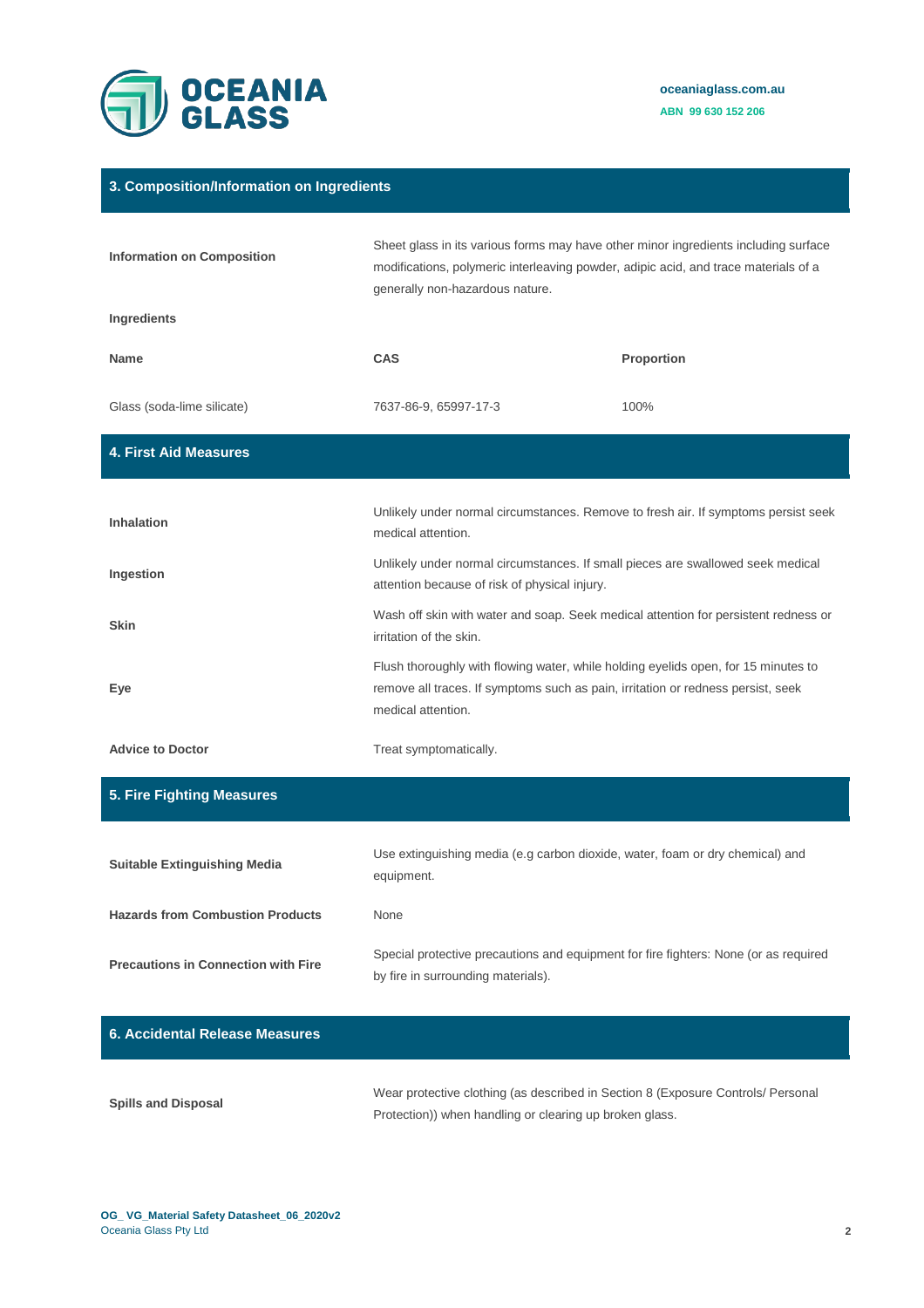

| 7. Handling and Storage                  |                                                                                                                                                                                                                                                                                                                                                                                                 |  |
|------------------------------------------|-------------------------------------------------------------------------------------------------------------------------------------------------------------------------------------------------------------------------------------------------------------------------------------------------------------------------------------------------------------------------------------------------|--|
| <b>Precautions for Safe Handling</b>     | Handling of glass in sheets should be in accordance with Manual Handling<br>Regulations and Codes.                                                                                                                                                                                                                                                                                              |  |
| <b>Conditions for Safe Storage</b>       | No special requirements beyond those required to maintain integrity and surfaces of<br>the product.                                                                                                                                                                                                                                                                                             |  |
| <b>Other Information</b>                 | Incompatibilities: None.                                                                                                                                                                                                                                                                                                                                                                        |  |
| 8. Exposure Controls/Personal Protection |                                                                                                                                                                                                                                                                                                                                                                                                 |  |
| <b>National Exposure Standards</b>       | National Occupational Exposure Standard (NES) Australian Safety and<br>Compensation Council, ASCC: If dust is generated by occasional drilling, grinding or<br>buffing a standards of 10mg/m <sup>3</sup> TWA (nuisance dust) applies.                                                                                                                                                          |  |
| <b>Engineering Controls</b>              | Ventilation: None required beyond work methods to ensure physical safety from<br>manual handling, cut edges of broken glass and splinters from breakage.                                                                                                                                                                                                                                        |  |
| <b>Respiratory Protection</b>            | None required                                                                                                                                                                                                                                                                                                                                                                                   |  |
| <b>Eye Protection</b>                    | Impact resistant safety glasses (AS/NZS 1336) should be worn                                                                                                                                                                                                                                                                                                                                    |  |
| <b>Body Protection</b>                   | Long sleeved shirts and long trousers, a cap or hat and gloves (standard duty leather<br>or equivalent AS 2161) and safety boots or shoes. Wear head protection if handling<br>above head height.                                                                                                                                                                                               |  |
| <b>Other Information</b>                 | Note: If operations involving extensive grinding, buffing with cutting compounds or<br>drilling of glass are undertaken, where glass dust may be created and become<br>airborne, then additional health and safety advice specific to such work must be<br>obtained. Measures to control dust may be required in these work situations. Further<br>information is available from Oceania Glass. |  |

| 9. Physical and Chemical Properties |                                     |
|-------------------------------------|-------------------------------------|
| Appearance                          | Solid sheet form, dense and brittle |
| Odour                               | None                                |
| <b>Melting Point</b>                | Not applicable                      |
| <b>Freezing Point</b>               | Not applicable                      |
| <b>Boiling Point</b>                | Not applicable                      |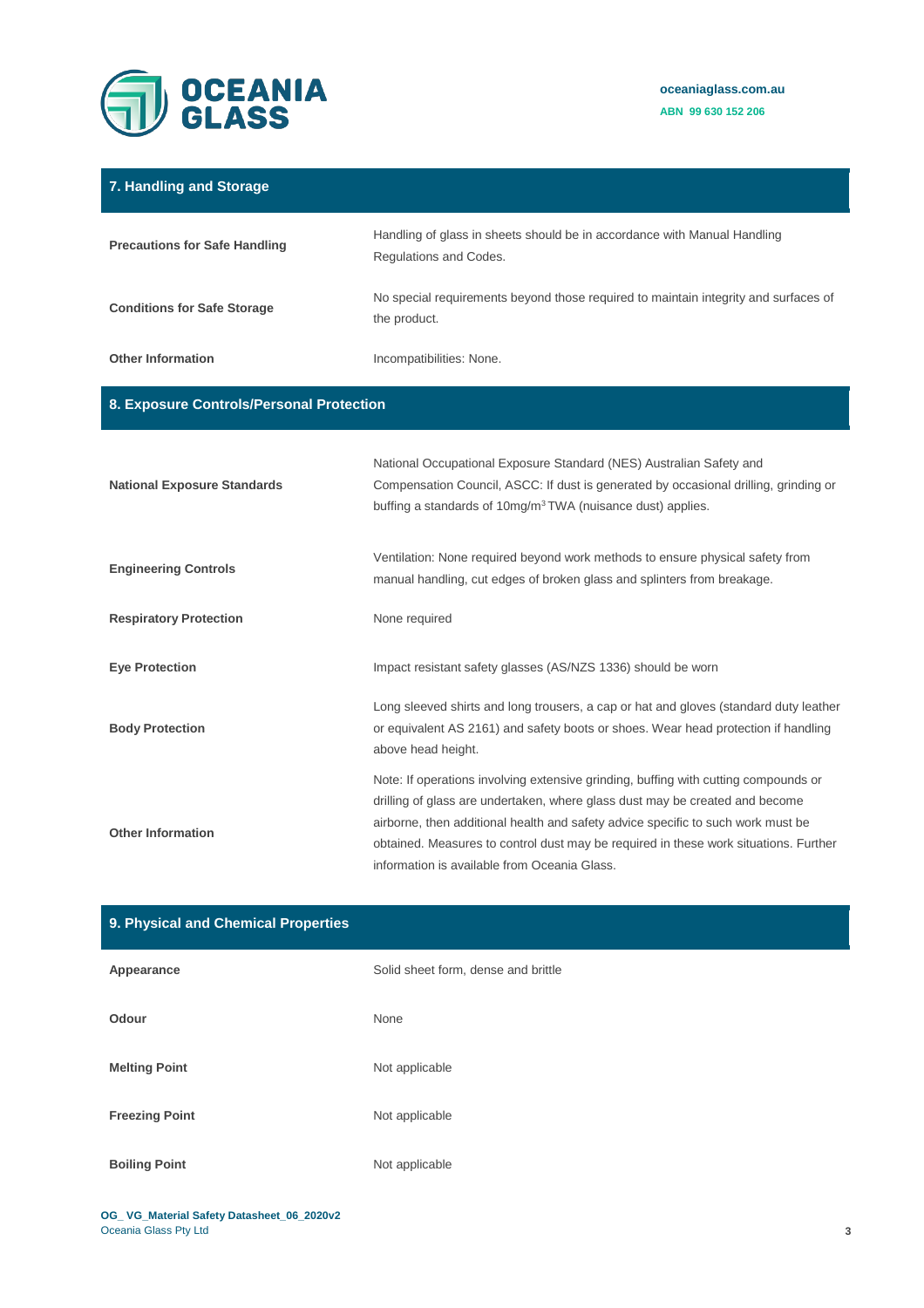

| <b>Solubility in Water</b>              | Not applicable                                 |
|-----------------------------------------|------------------------------------------------|
| <b>Specific Gravity</b>                 | $>3$ (H2O = 1)                                 |
| pH Value                                | Not applicable                                 |
| <b>Vapour Pressure</b>                  | Not applicable                                 |
| <b>Vapour Density (Air=1)</b>           | Not applicable                                 |
| <b>Evaporation Rate</b>                 | Not applicable                                 |
| <b>Flash Point</b>                      | Not applicable                                 |
| Flammability                            | Will not burn. Non Combustible, non flammable. |
| <b>Flammable Limits - Lower</b>         | Not applicable                                 |
| <b>Flammable Limits - Upper</b>         | Not applicable                                 |
| <b>Explosion Properties</b>             | Not applicable                                 |
| 10. Stability and Reactivity            |                                                |
| <b>Chemical Stability</b>               | Stable, highly inert                           |
| <b>Conditions to Avoid</b>              | None                                           |
| <b>Incompatible Materials</b>           | None                                           |
| <b>Hazardous Decomposition Products</b> | None                                           |
| <b>Hazardous Polymerization</b>         | None                                           |
| 11. Toxicological Information           |                                                |

Glass is inert stable and non-toxic. No specific toxicological data is relevant. No acute or chronic health effects are known to result from working with glass in all usual application situations. See Section 8 (Exposure Controls/Personal Protection) above.